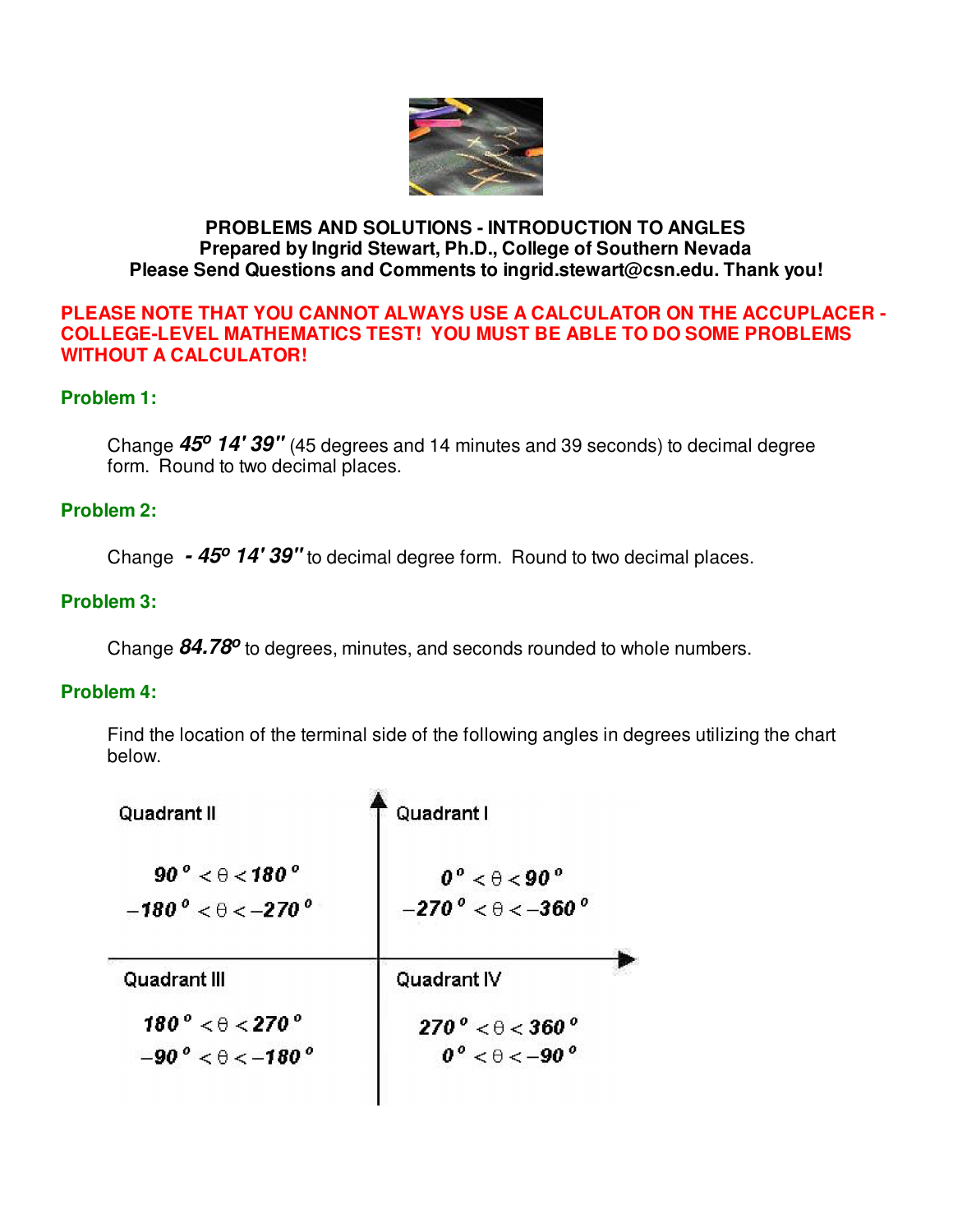| a. 57 <sup>o</sup>  | b. -57 <sup>o</sup>  |
|---------------------|----------------------|
| c. 145 <sup>o</sup> | d. $-145^{\circ}$    |
| e. 236 <sup>o</sup> | f. $315^{\circ}$     |
| g. 495 <sup>o</sup> | h. -396 <sup>o</sup> |

### **Problem 5:**

Find a positive angle that is smaller than  $360^{\circ}$  and is coterminal with angle  $420^{\circ}$ .

#### **Problem 6:**

Find a positive angle that is smaller than  $360^{\circ}$  and is coterminal with a  $\text{-}120^{\circ}$  angle.

### **Problem 7:**

Find all angles that are coterminal with a  $315^{\circ}$  angle.

### **Problem 8:**

Find the reference angle for a **57<sup>o</sup>** angle.

#### **Problem 9:**

Find the reference angle for a **-57<sup>o</sup>** angle.

#### **Problem 10:**

Find the reference angle for a **145<sup>o</sup>** angle.

### **Problem 11:**

Find the reference angle for a **-145<sup>o</sup>** angle.

#### **Problem 12:**

Find the reference angle for a **236<sup>o</sup>** angle.

### **Problem 13:**

Find the reference angle for a **315<sup>o</sup>** angle.

### **Problem 14:**

Find the reference angle for a **495<sup>o</sup>** angle.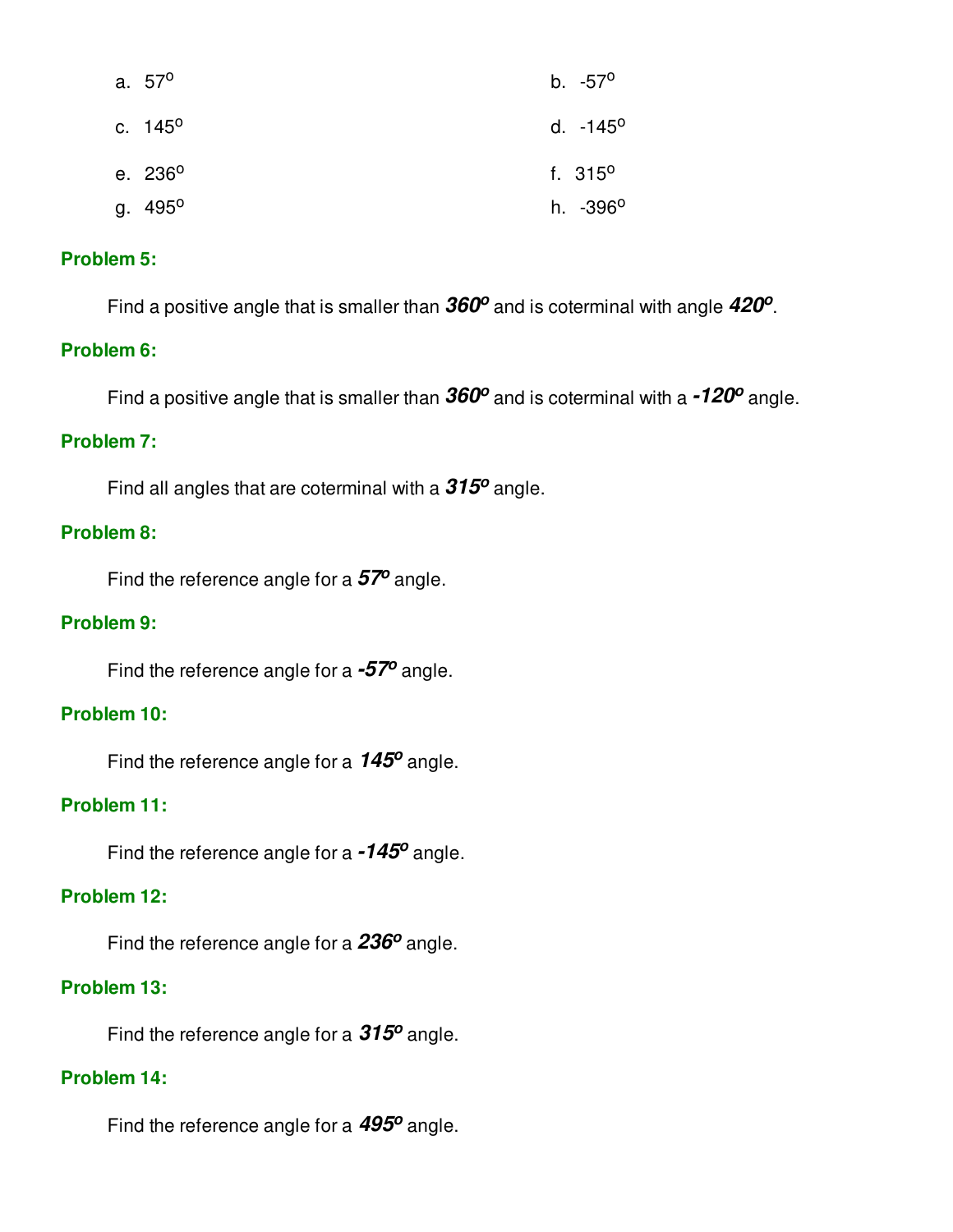#### **Problem 15:**

Find the reference angle for a **-396<sup>o</sup>** angle.

### **Problem 16:**

Express **315<sup>o</sup>** in EXACT radians reduced to lowest terms.

### **Problem 17:**

Express **330<sup>o</sup>** in EXACT radians reduced to lowest terms.

### **Problem 18:**

Express **120<sup>o</sup>** in EXACT radians reduced to lowest terms.

### **Problem 19:**

Express **164<sup>o</sup>** in EXACT radians reduced to lowest terms.

### **Problem 20:**

Express **- 46.52<sup>o</sup> in radians rounded to two decimal places. Use the <sup>** $\pi$ **</sup> key on your calculator instead of 3.14 .**

### **Problem 21:**

 $4\pi$ Express the radian measure  $\overline{3}$  in EXACT degree measure reduced to lowest terms.

### **Problem 22:**

 $11<sub>\pi</sub>$ Express the radian measure  $36$  in EXACT degree measure reduced to lowest terms.

### **Problem 23:**

# 6π

Express the radian measure 7 in degree measure rounded to two decimal places. Use the  $\pi$  key on your calculator instead of  $3.14$ .

### **Problem 24:**

Express the radian measure **4.8** in degree measure rounded to two decimal places. **Use**  the  $\pi$  key on your calculator instead of  $3.14$ .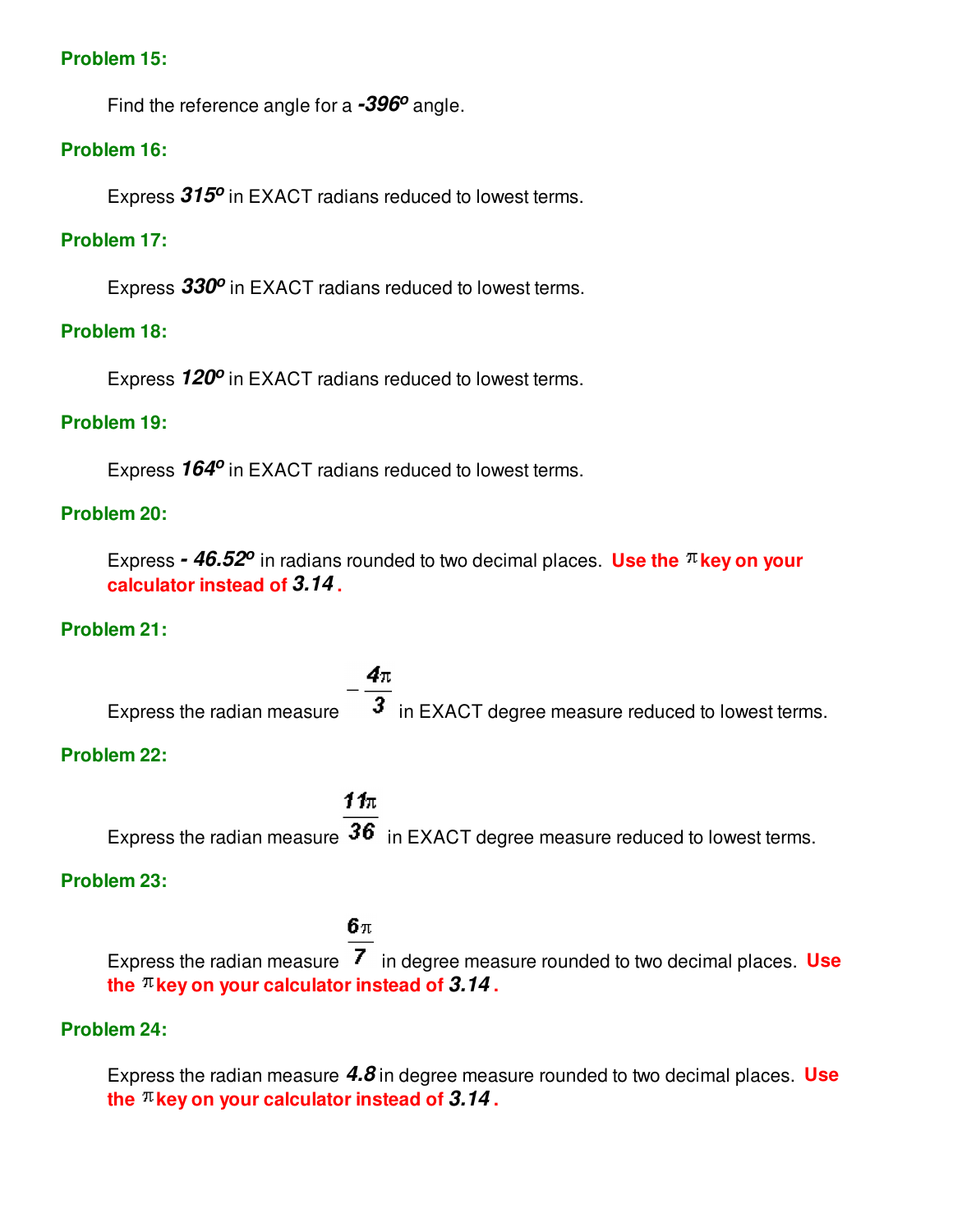### **Problem 25:**

Express the radian measure **5** in degree measure rounded to two decimal places. **Use**  the  $\pi$  key on your calculator instead of  $3.14$ .

### **Problem 26:**

Find the location of the terminal side of the following angles in radians utilizing the chart below.

| Quadrant II<br>$\frac{\pi}{2}$ < $\theta$ < $\pi \approx 3.14$<br>$-\pi < \theta < -\frac{3\pi}{2}$ | Quadrant I<br>$0 < \theta < \frac{\pi}{2} \approx 1.57$<br>$-\frac{3\pi}{2} < \theta < -2\pi$ |  |
|-----------------------------------------------------------------------------------------------------|-----------------------------------------------------------------------------------------------|--|
| Quadrant III                                                                                        | Quadrant IV                                                                                   |  |
| $\pi < \theta < \frac{3\pi}{2} \approx 4.71$<br>$-\frac{\pi}{2} < \theta < -\pi$                    | $\frac{3\pi}{2} < \theta < 2\pi \approx 6.28$<br>$0 < \theta < -\frac{\pi}{2}$                |  |
| a. 1.3                                                                                              | b. $\pi/3$                                                                                    |  |
| c. 2.7                                                                                              | d. $3 \pi / 4$                                                                                |  |
| e. 4.2                                                                                              | f. $7 \pi/6$                                                                                  |  |
| g. 5.3                                                                                              | h. $5 \pi/3$                                                                                  |  |
| $i. -1.3$                                                                                           | i. $\pi/3$                                                                                    |  |
| k. $-7 \pi/3$                                                                                       | 1.8.98                                                                                        |  |

### **Problem 27:**

Find a positive angle in radians that is smaller than  $2\pi$  and is coterminal with an angle of radian measure  $7\pi/3$ .

### **Problem 28:**

Find a positive angle in radians that is smaller than  $2\pi$  and is coterminal with an angle of radian measure  $-2\pi/3$ .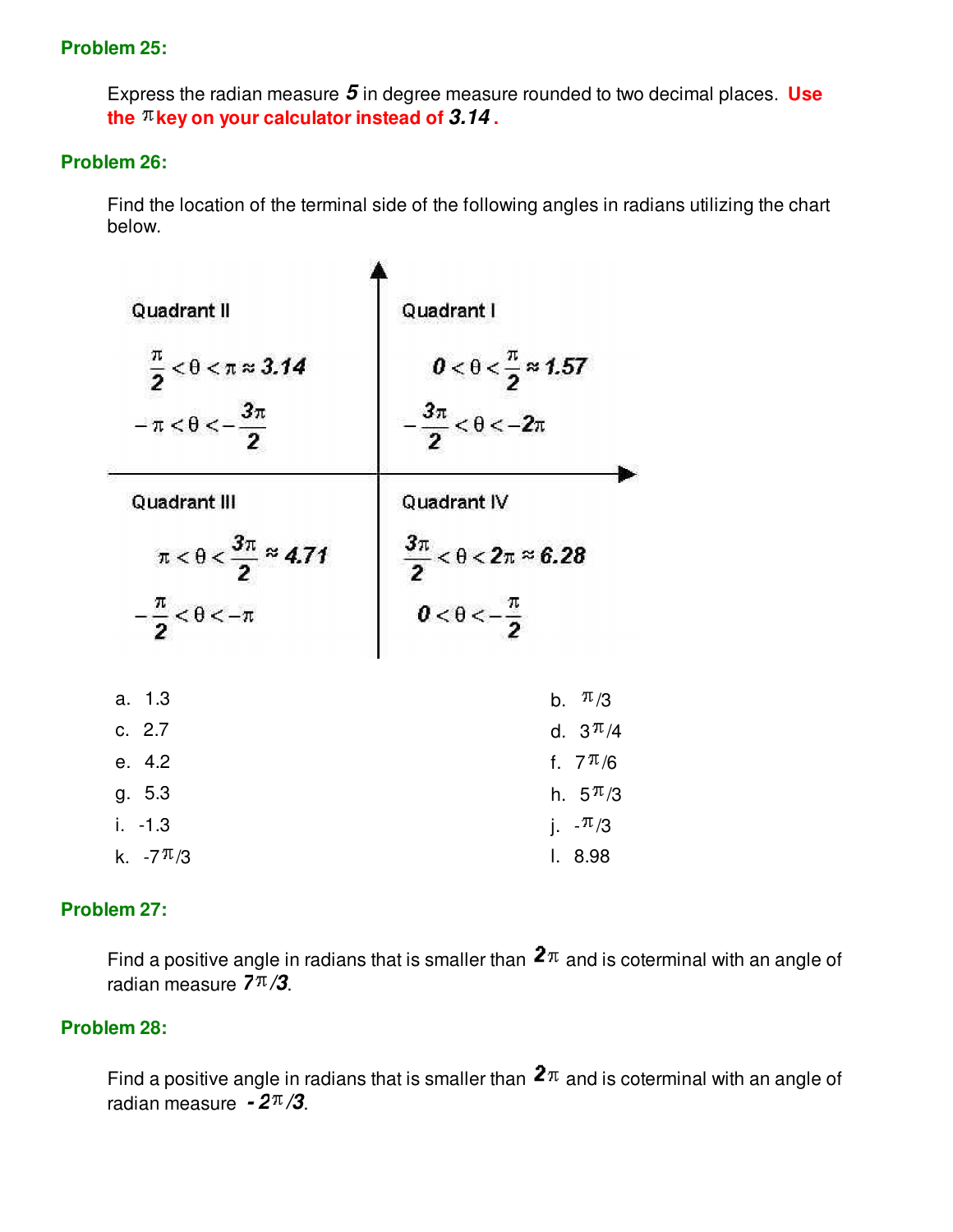#### **Problem 29:**

Find all angles that are coterminal with the angle  $7\pi/4$ .

#### **Problem 30:**

Find the reference angle in radians for an angle with radian measure **1.3**.

#### **Problem 31:**

Find the reference angle in radians for an angle with radian measure **-1.3**.

### **Problem 32:**

Find the EXACT reference angle in radians for an angle with radian measure  $\frac{\pi}{3}$ .

#### **Problem 33:**

Find the reference angle for an angle with radian measure **2.7** rounded to two decimal places. **Use the key on your calculator instead of 3.14 .**

#### **Problem 34:**

Find the reference angle for an angle with radian measure **-2.7** rounded to two decimal places. Use the  $\pi$  key on your calculator instead of  $3.14$ .

#### **Problem 35:**

Find the EXACT reference angle in radians for an angle with radian measure  $3\pi/4$ .

#### **Problem 36:**

Find the reference angle in radians for an angle with radian measure **4.2** rounded to two decimal places. **Use the key on your calculator instead of 3.14 .**

### **Problem 37:**

Find the reference angle for an angle with radian measure **5.3** rounded to two decimal places. **Use the key on your calculator instead of 3.14 .**

#### **Problem 38:**

Find the reference angle for an angle with radian measure **11.08** rounded to two decimal places. Use the  $\pi$  key on your calculator instead of  $3.14$ .

#### **Problem 39:**

Find the EXACT reference angle in radians for an angle with radian measure  $-9\pi/4$ .